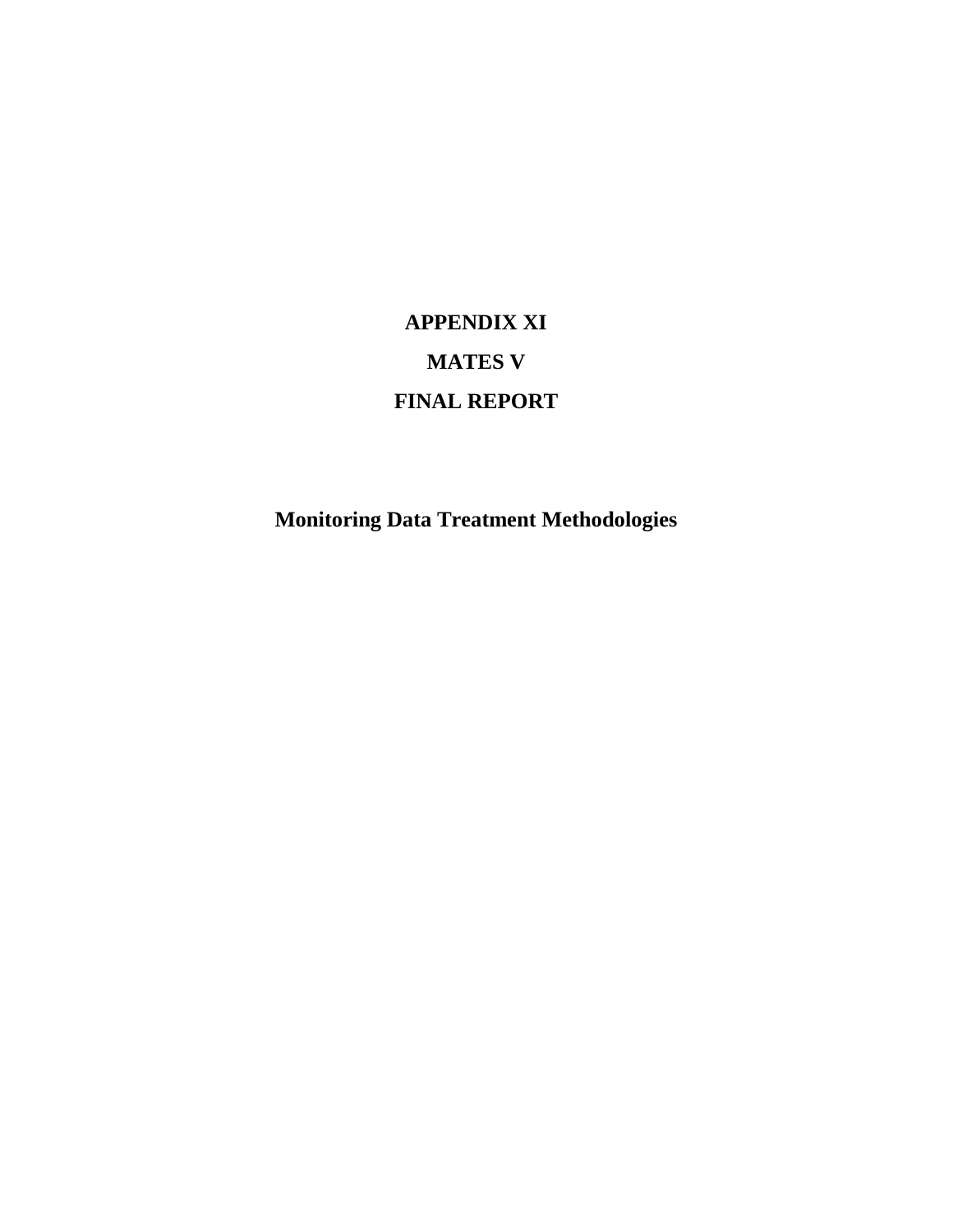l

### **Appendix XI**

#### **Monitoring Data Treatment Methodologies**

Measuring pollutants at low concentrations is more difficult than measuring pollutants at higher concentrations. Occasionally, the concentrations are so low that they are below the method detection limit (MDL). When this happens, we are only confident that the concentration could be as low as zero or as high as the MDL and is probably somewhere in between those two values. However, we cannot give a specific estimate of the concentration with any confidence when it is below the MDL. Every observation has a corresponding MDL. Laboratory technologies typically improve over time, and more recent observations tend to have lower MDLs than older observations. For example, the MDLs in the MATES V data are generally much lower than the MDLs in the MATES II data, see Appendix IV. Data with observations below the MDL are common in environmental data [1] and occur throughout the MATES data. Data below the detection limit are referred to as "nondetects" while data at or above the MDL are referred to as "detects". Statistical methods are available to perform calculations on data that include nondetects, in order to draw appropriate conclusions regarding spatial or temporal trends.

As laboratory technologies have improved over time, the statistical methods for handling data with nondetects have also improved and the improved methods are becoming more widely used in the environmental sciences. The MATES V analyses follow the guidance provided in Singh et al. (2006) [2] and Helsel (2012) [1]. Singh et al., 2006 [2] is an in-depth U.S. EPAcommissioned report on the topic of handling environmental data below detection limits, the authors of which consulted Dennis Helsel, the author of multiple textbooks describing methods to handle environmental data with nondetects, including Helsel (2012) [1]. General guidance from Helsel (2012) for handling data with nondetects recommends not deleting or ignoring the data below the detection limit and avoiding substitution<sup>[1](#page-1-0)</sup> (e.g.,  $0.5*MDL$ ) [1]. The analysis methods combine information about the proportions of nondetects with the numerical values of the data at or above the detection  $limit(s)$  [1].

The analyses for MATES II, conducted in 2000, used 0.5\*MDL substitution to handle nondetects [3, pp. ES-7]. This approach was quite common and was endorsed by the U.S. EPA at the time [4]. Consistent with another EPA report [5], the analyses for MATES III (2008) and MATES IV (2015) reported specific values for data between the MDL and the Limit of Detection (LoD) and reported data below the LoD as zero [6, pp. Appendix VI-1, 7, pp. Appendix IV-1]. We updated our statistical methods for the MATES V measurement data analysis to make use of advancements in the science that are becoming more widely used for handling environmental data with nondetects. To be able to make direct comparisons of pollutant concentrations over time, MATES II through IV data are being re-analyzed alongside the MATES V data using these improved statistical methods.

<span id="page-1-0"></span><sup>&</sup>lt;sup>1</sup> Substitution is only recommended for averaging points in cases where all data points have the same MDL [1, p. xix].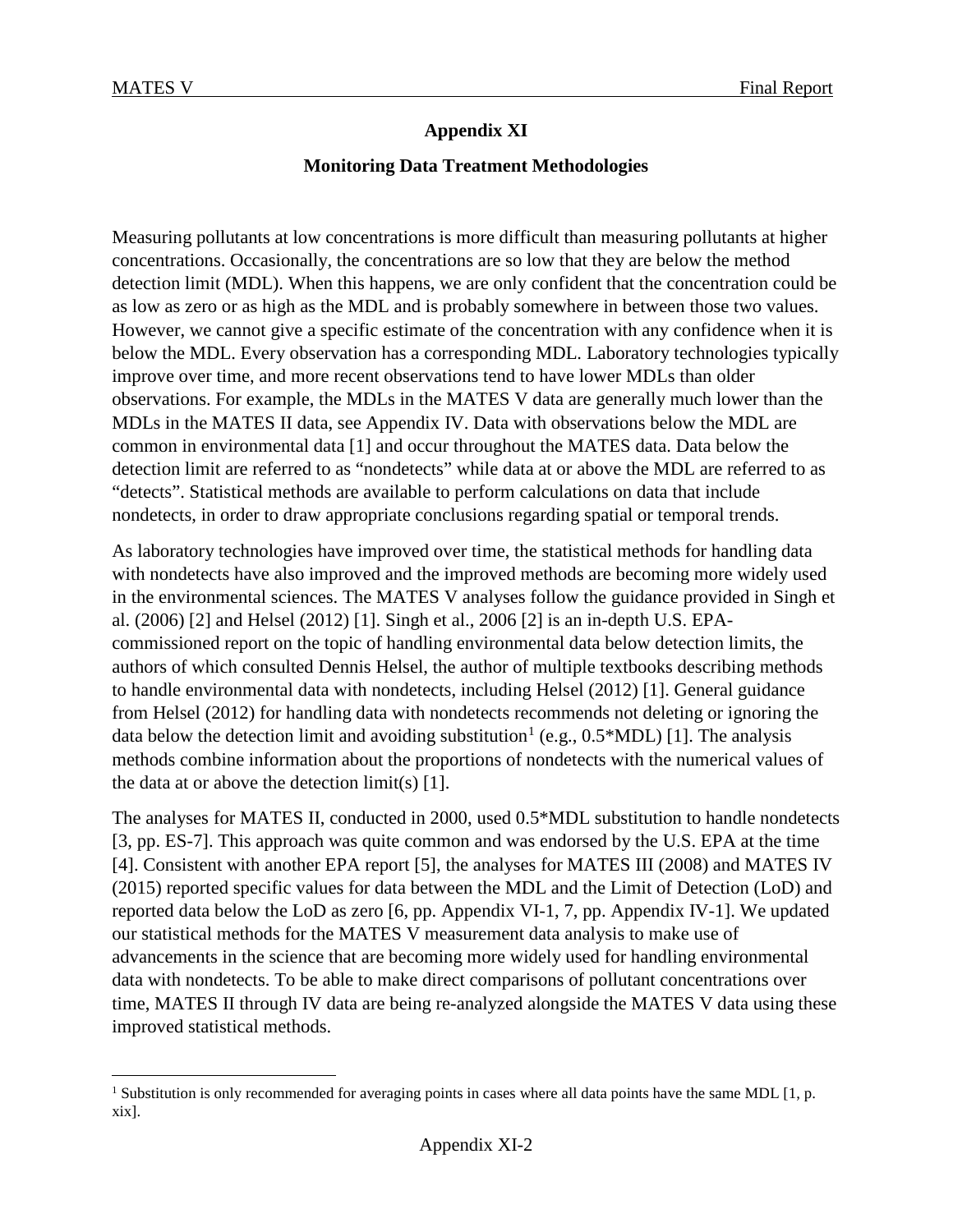Helsel (2012) outlines three broad approaches to handling data with nondetects: 1) Maximum Likelihood Estimation (MLE), 2) nonparametric methods with a single MDL (applying the highest MDL to all observations if there are multiple MDLs), or 3) nonparametric survival analysis methods [1]. The MLE methods require that the data fit an assumed distribution and either have a small percent of the data be nondetects or have outside knowledge with which to determine the distribution [1]. MLE methods have been shown to perform poorly for skewed data with sample sizes smaller than 70  $[1, p. 65]$ . The MATES data does not consistently meet the requirements of the MLE methods, so the two nonparametric approaches, 2 and 3, are used in analyzing the MATES data.

Summary statistics were generally calculated using the Kaplan-Meier method with Efron's bias correction (from nonparametric survival analysis methods) since it is the most generally applicable of the methods presented in Helsel (2012) [1, p. 85] (See Figure 1). A minimum sample size (number of detects plus the number of nondetects) of 10 is required, otherwise no statistics are calculated [2, p. 91]. Mean concentrations were, in most cases, calculated using the Kaplan-Meier Mean (KM mean) equations in Section 3.11 of Singh et al. (2006) [2] with Efron's bias correction [1, pp. 74-75, 8, pp. 100, 118]. The first exception was when more than 80% of observations were nondetects. In this case, a single estimate of the mean cannot be made for risk calculations, and therefore, we report the percent of data above the maximum MDL instead of calculating an estimate of the mean [1, p. 93]. For the purposes of giving upper and lower bound estimates for the risk calculations, zero substitution and MDL substitutions were used to calculate classical means of concentrations for use in the risk calculations, analogous to the method mentioned in Helsel (2012) [1, p. 94]. The classical mean is used in the rare occurrence when all concentrations were identical because the algorithm in Section 3.11 of Singh et al. (2006) [2] breaks down if there is no variation in the data. This can occur when all concentrations are above the MDL and have the same value or when less than 80% of the data are nondetects and all detects have values equal to the MDL, both of which are rare occurrences. When all data are above their respective MDLs, the KM mean yields the same numerical value as the classical mean.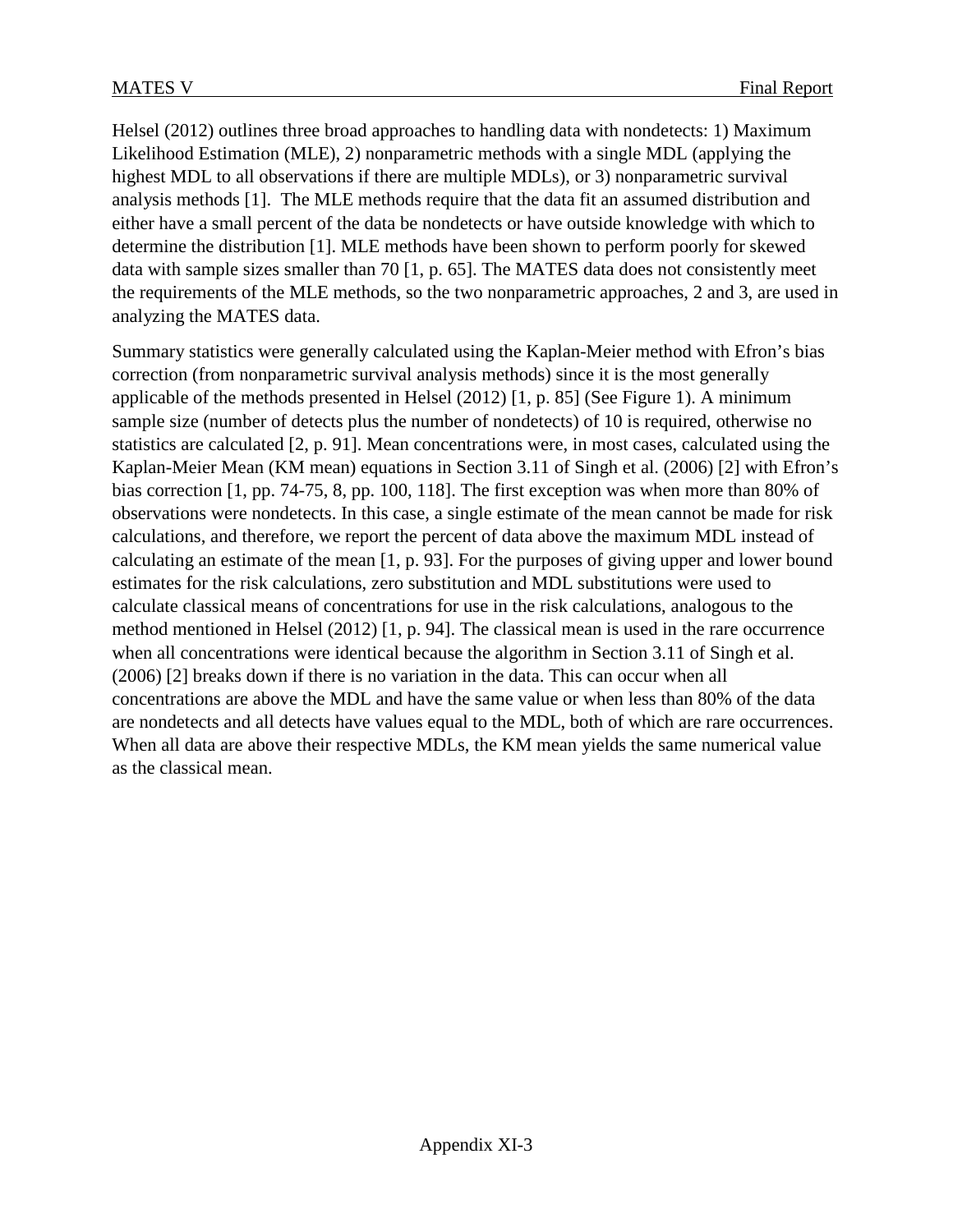# **Calculating Summary Statistics**



<span id="page-3-0"></span>**Figure XIV***-***1**: Flow chart for determining how to calculate summary statistics and risk calculations for MATES data.

Calculations of confidence intervals follow guidance from Helsel (2012) [1] and Singh et al. (2006) [2]. Standard deviations and standard errors were calculated according to the equations in Singh et al. (2006) [2, pp. 31, 47]. The 95% confidence intervals were calculated using bootstrapping [1, pp. 103, 136-140]. Briefly, the KM mean is computed from a random sample of the data that is the same size as the data set. The random sampling is taken with replacement from the measurements, so that some measurements may be sampled multiple times while others may not have been sampled. This procedure is repeated 1000 times to give a distribution of KM mean estimates from 1000 random samples of the data. The 2.5<sup>th</sup> and 97.5<sup>th</sup> percentiles of the distribution of 1000 KM mean estimates provides the 95% confidence interval [1, pp. 103, 136- 140]. The bootstrap 95% confidence intervals are only calculated if the data sample met the requirements to allow a KM mean to be calculated (See [Figure 1\)](#page-3-0). If a random sample had more than 80% of the data below the detection limit, then the KM mean cannot be calculated for that iteration and the classical mean using MDL substitution is used for that iteration instead of the KM mean. If none of the random samples used MDL substitution and the average of all of the KM mean estimates did not match the original non-boot-strapped KM mean within three

Appendix XI-4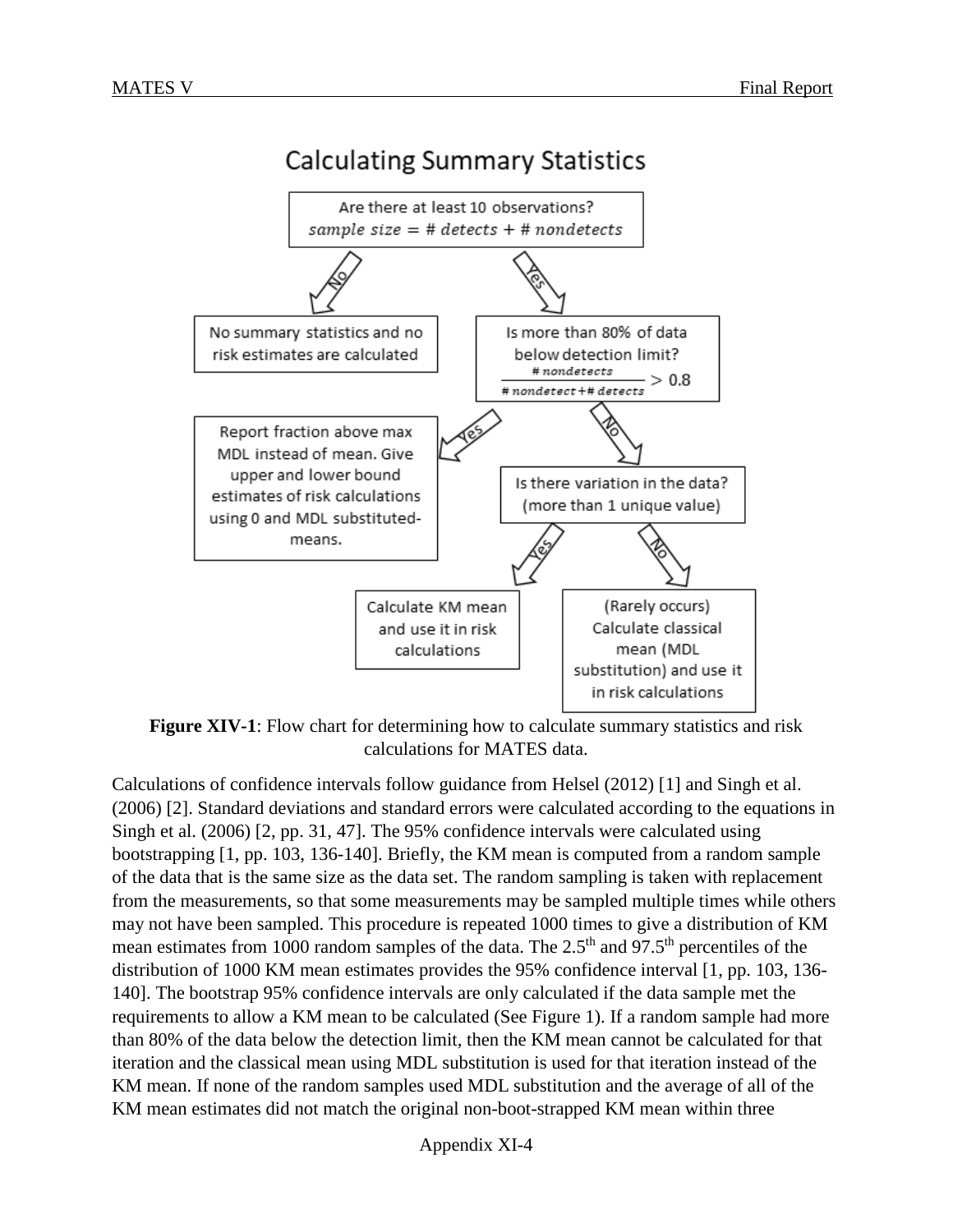significant digits, then the bootstrap algorithm was run again with progressively larger number of random samples (up to a maximum of 50,000) until convergence was achieved, if possible. In the situation where the original data set had more than 80% below the detection limit and MDL and zero substitution were used to give upper and lower estimates as described in the paragraph above, bootstrapping was performed on the classical means for each the MDL and zerosubstituted data sets to get the 95% confidence intervals for each.

For some MATES iterations (i.e., MATES II, III, IV, or V), some or all stations operated for more than a year. To calculate annual mean concentrations, the analysis was limited to data within the time periods shown in Table 1. MATES III was initially intended to collect observations during April 2004 through March 2005 and was extended for a second year due to heavy rainfall and concerns that the measurements would not represent typical meteorology. The MATES III final report presented annual averages for eight of the sites over the two-year monitoring period. Because the Huntington Park and Pico Rivera sites did not have a full second year of data, only data from the first year of measurements at these sites were used to calculate annual statistics [9, pp. ES-2, 10, pp. 1-1]. The current analysis uses the same averaging periods for each of the MATES III sites. In cases when there were multiple observations at a given station on a given day, the observations were merged by taking the (classical) mean of the replicate measurements prior to analyzing the data.

| <b>MATES</b> Iteration    | <b>Start of data used</b> | End of data used |
|---------------------------|---------------------------|------------------|
| MATES II $[11, pp. 1-2]$  | April 1998                | March 1999       |
| MATES III $[9, pp. ES-2]$ | April 2004                | March 2006       |
| MATES IV $[12, pp.$       | July 2012                 | June 2013        |
| Appendix $X-1$ ]          |                           |                  |
| <b>MATES V</b>            | May 2018                  | April 2019       |

**Table XIV-1**: Date ranges for data included in this analysis.

## **References**

- [1] D. Helsel, Statistics for Censored Environmental Data Using Minitab and R, 2nd ed., Hoboken, New Jersey: John Wiley & Sons, Inc., 2012.
- [2] A. Singh, R. Maichle, Lee and S. E, "On the Computation of a 95% Upper Confidence Limit of Unknown Population Mean Based Upon Data Sets with Below Detection Limit Observations," US EPA, Washington DC, 2006.
- [3] South Coast Air Quality Management District, "Mulitple Air Toxics Exposure Study (MATES-II) Executive Summary," Diamond Bar, 2000.
- [4] United States Environmental Protection Agency, "Data Quality Assessment: Statistical Methods for Practitioners EAP QA/G-9S," Washington, DC, 2006.